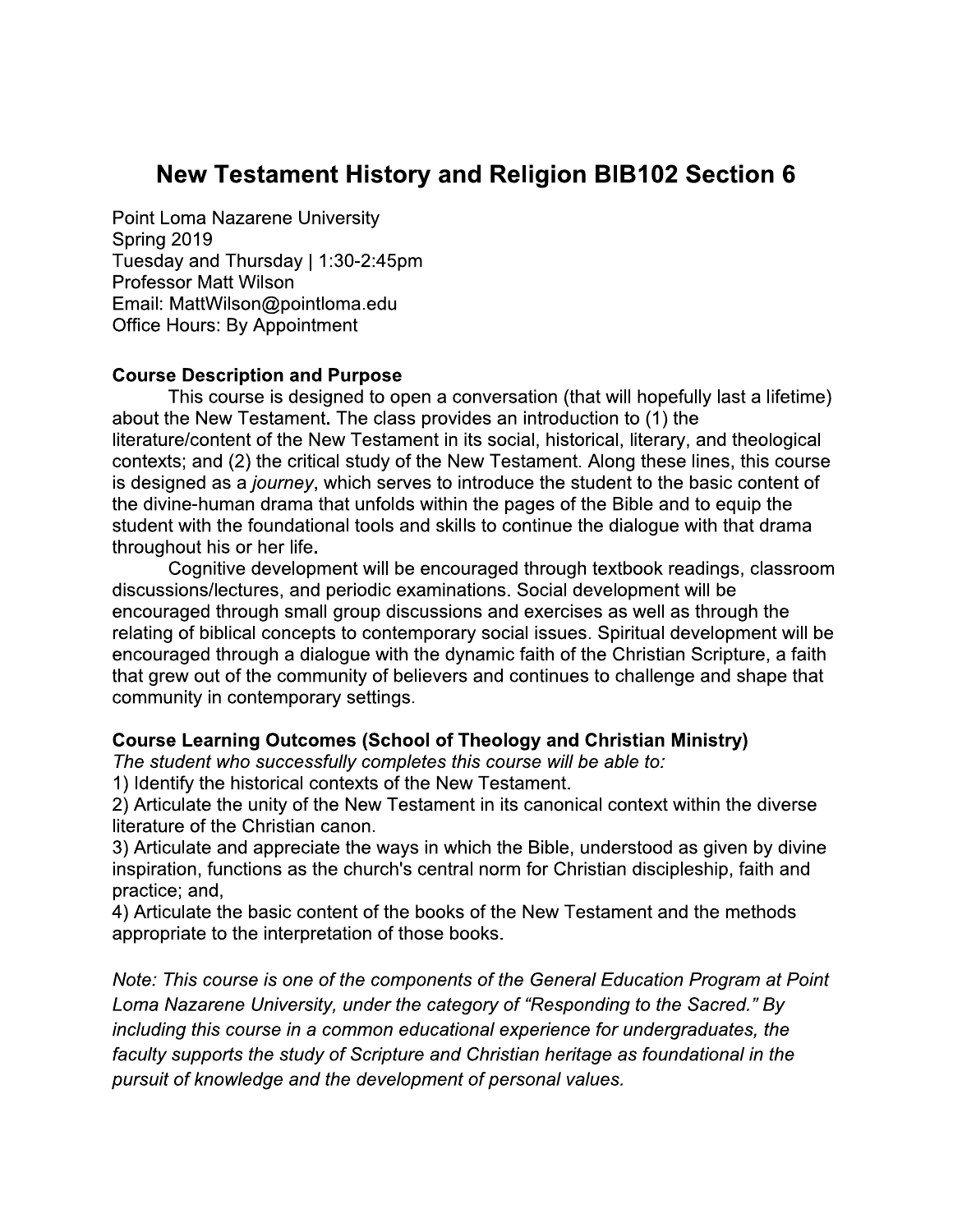# **Course Texts**

## **Books**

- 1. The New Interpreter's Study Bible(NRSV). Nashville: Abingdon, 2003.
- 2. Hay, Richard. Reading Backwards; Figural Christology and the Fourfold Gospel Witness. Waco: Baylor University Press, 2014
- 3. Wright. N.T. Paul; In Fresh Perspective. Minneapolis: Fortress Press, 2005

# **Articles**

- 4. Migliore, Daniel, Faith Seeking Understanding. (Violence and the Cross). Grand Rapids: William B. Eerdmans Publishing. 2004. pgs. 187-196
- 5. Giblin, Charles. Recapitulation and the Literary Coherence of John's Apoclypse. The Catholic Biblical Quarterly. Vol.56. 1994. 81-95

# **Course Requirements**

**Class Participation and Attendance:** In this journey through the story of the NT, class attendance is a necessity for optimum academic achievement. If the student is absent from more than 10 percent of class meetings *(more than THREE [3] classes)*, the faculty member can file a written report which may result in de-enrollment. If the absences exceed 20 percent (more than SIX [6] classes), the student may be deenrolled without notice until the university drop date or, after that date, receive the appropriate grade for their work and participation. See Academic Policies in the Undergraduate Academic Catalog. In addition, each student is expected to participate actively in class by contributing to the discussions on the basis of his or her reading of the assigned material.

**Readings:** The NT is the primary text for this course. All readings are required. Please bring your Bible to class. It is important to keep up with the readings on a session by session basis or the information will quickly become overwhelming.

**Quizzes:** Five (5) ten point quizzes will be given throughout the semester. This quizzes will come at random in order to keep students accountable to the reading requirement.

**Exams:** There will be two exams (dates of the exams are listed in the Tentative Schedule). These exams will cover lectures and assigned reading and will consist of multiple choices and short answer questions. The second exam will not be cumulative and will only cover the material after the first exam.

**Reading Response Paper:** There will be two reading response papers written in response to Reading Backwards and Paul. The reading response papers should do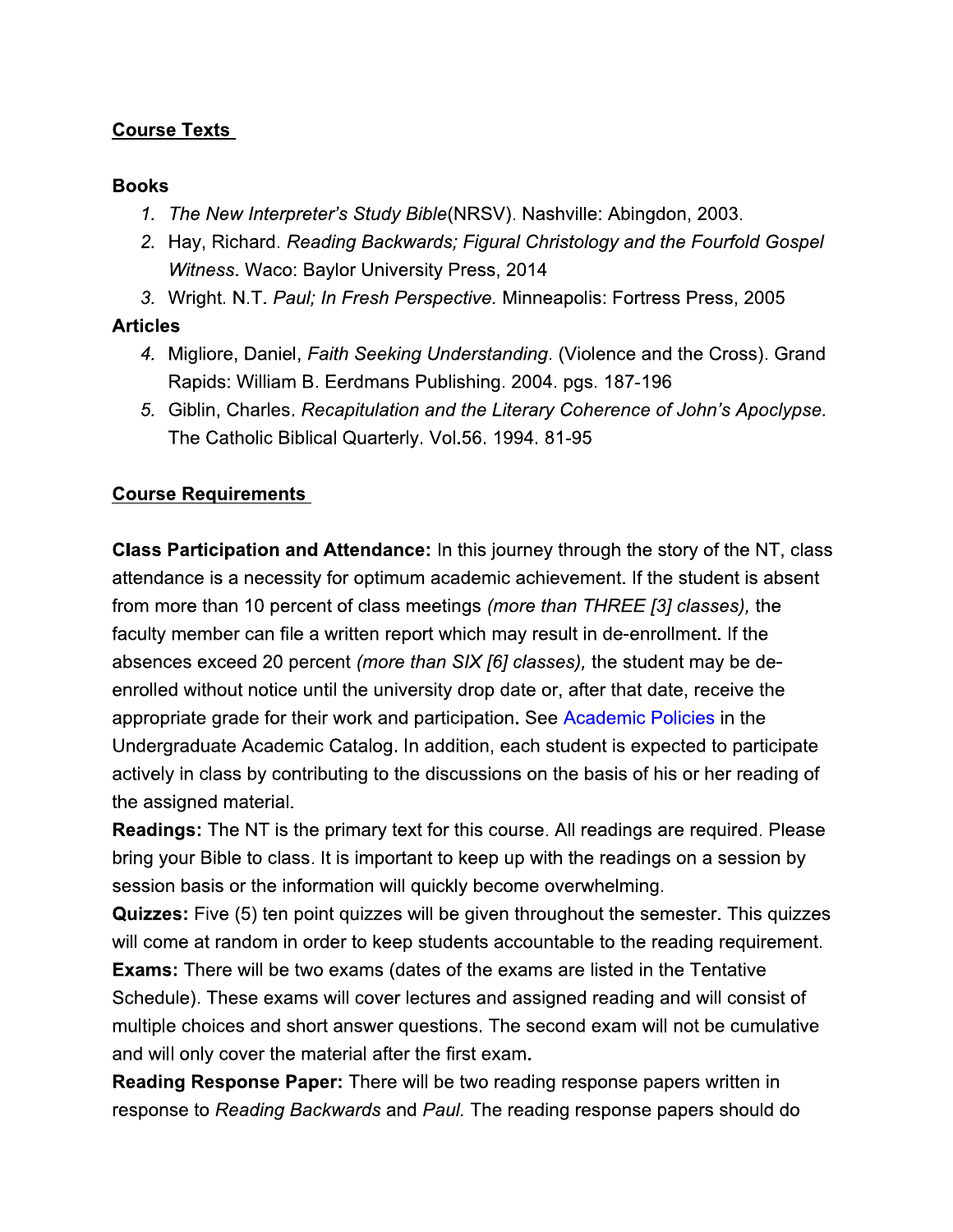three things: (1) Briefly summarize key points from the reading, (2) critically reflect and evaluate the author's ideas and assertions, and (3) articulate what arguments and assertions were illuminating, or helpful, or provocative. Make clear and specific points while demonstrating engagement with the reading for best results. Each reading response should be 4 full pages, double spaced, Times New Roman or Helvetica, 12 pt. font.

**Final Paper:** Students will turn in a final paper on the last day of class before finals week. The final paper will take two NT passages (One Gospel passage and one epistle passage) and put them in conversation with one another over one particular issue. You may choose your topic of conversation from one of these topics: the nature of Jesus Christ, the importance of the resurrection, race and ethnicity, the shape and content of justice, or the function of the church in the world. If you would like to write your final paper on another topic, you must receive permission from the professor. Final papers should (1) unpack the content of your selected passages (2) interpret passages based on the literary and historical contexts and (3) argue a thesis based on the interpretation of the selected passages. Each final paper should be 8 full pages, double spaced, Times New Roman or Helevetica, 12pt font. Footnotes and a bibliography are required. It is recommended that your consult at least 3 academic commentaries for the research and writing of this final paper.

# **Course Policies**

**Grading:** The student's grade will be based on a combination of class participation, reading, assignments, and exams as follows

**Possible Points: Class Attendance and Participation: 50pts** Quizzes: 50pts Exams: 200pts (100pts each) Reading Response Paper: 200 (100pts) Final Paper: 200pts

\*Grading Scale: 94-100 A 90-93 A- 87-89 B+ 84-86 B 80-83 B-77-79 C+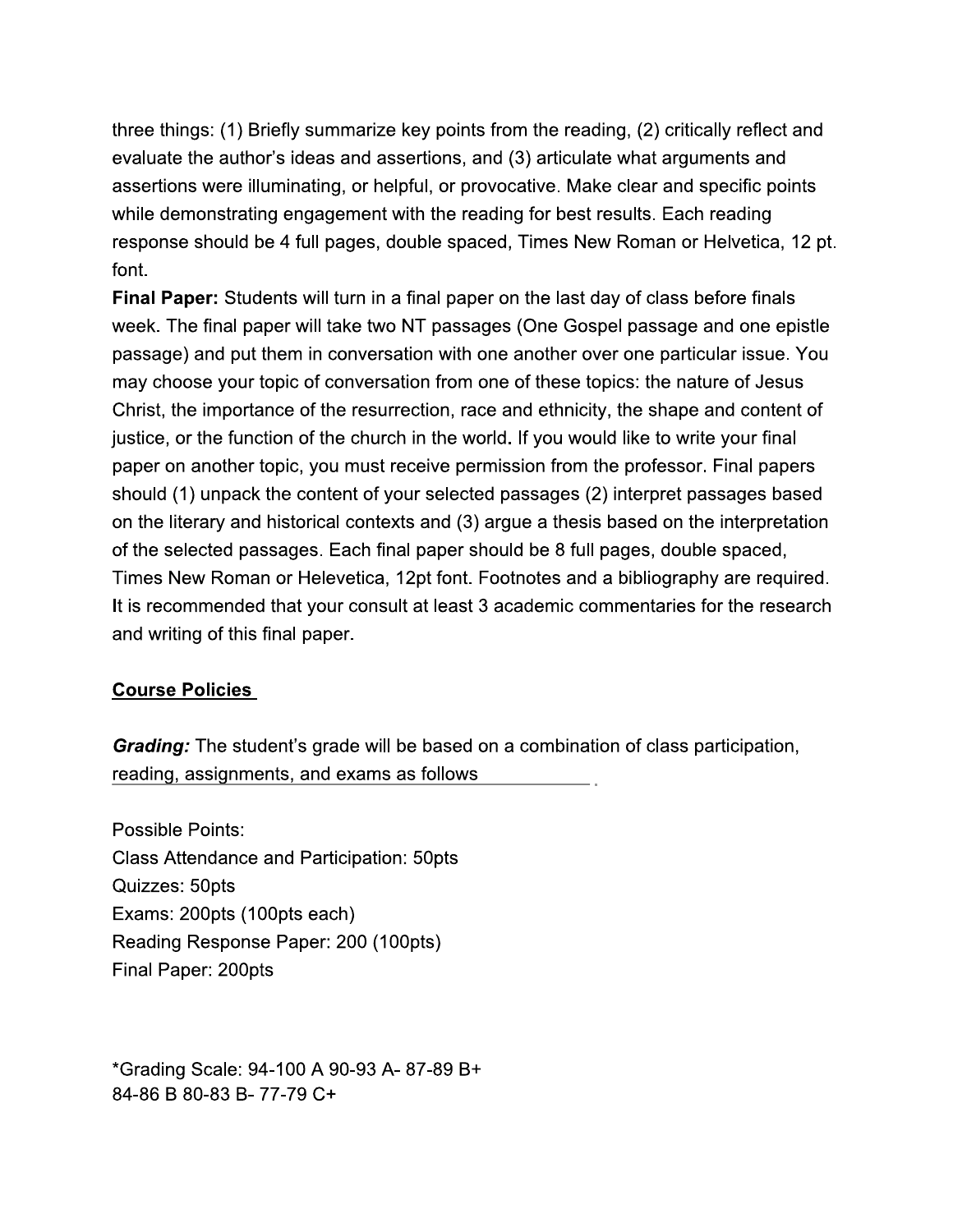74-76 C 70-73 C- 67-69 D+ 64-66 D 60-63 D-50s F

Attendance: In this journey through the story of the NT, class attendance is a necessity for optimum academic achievement. If the student is absent from more than 10 percent of class meetings (more than THREE [3] classes), the faculty member can file a written report which may result in de-enrollment. If the absences exceed 20 percent (more than SIX [6] classes), the student may be de-enrolled without notice until the university drop date or, after that date, receive the appropriate grade for their work and participation. See Academic Policies in the Undergraduate Academic Catalog. In addition, each student is expected to participate actively in class by contributing to the discussions on the basis of his or her reading of the assigned material. Please note that it is the student's responsibility to obtain notes, etc. from other students for any missed classes. **Laptops, iPads, etc.:** The use of laptops and tablets is permitted with the understanding that it is a privilege to use such devices to take notes during class lectures and that all electronic activity should be related to class material. Please refrain from all other online activity in class.

**Late Work Policy:** In order not to be considered "late," all assignments must be submitted in person, in hard copy, in class on the day listed as the due date. NO assignment may be submitted electronically (by email, etc.) for full credit. If the student "forgets" an assignment, he or she may submit it after class (either electronically or in hard copy) for no more than half credit. Any assignment submitted electronically (whether late or on-time) will receive no more than half credit. No assignment will be accepted for credit of any kind more than one week after the original due date. NOTE: Any extra-credit assignments must be turned in on or before the due date and will not be accepted late for any credit.

**Inclusivity:** The School of Theology and Christian Ministry is committed to the equality of women and men. Recognizing that people have often used the English language in ways that imply the exclusion or inferiority of women, the school urges students, faculty, and staff to avoid sexist language in public discourse, in classroom discussion, and in their writings. This course will strive to practice sensitivity toward and foster respect for issues of inclusivity in matters of language and conduct. Each student should seek to enrich this inclusive atmosphere in both their class contributions and personal interactions.

**Academic Honesty:** Students should demonstrate academic honesty by doing original work and by giving appropriate credit to the ideas of others. Academic dishonesty is the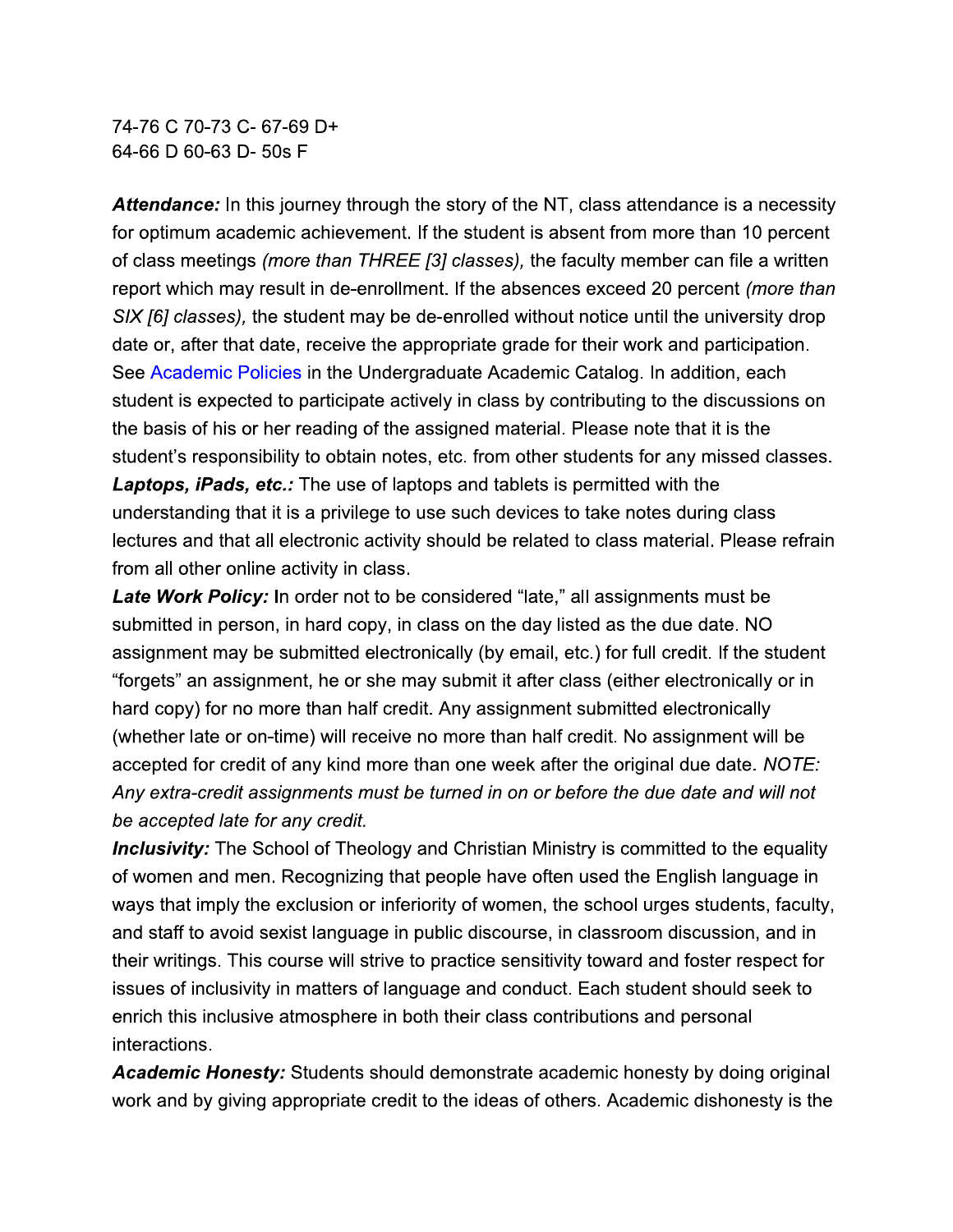act of presenting information, ideas, and/or concepts as one's own when in reality they are the results of another person's creativity and effort. A faculty member who believes a situation involving academic dishonesty has been detected may assign a failing grade for that assignment or examination, or, depending on the seriousness of the offense, for the course. Faculty should follow and students may appeal using the procedure in the university Catalog. See Academic Policies for definitions of kinds of academic dishonesty and for further policy information.

Academic Accommodations: If you have a diagnosed disability, please contact PLNU's Disability Resource Center (DRC) within the first two weeks of class to demonstrate need and to register for accommodation by phone at 619-849-2486 or by e- mail at DRC@pointloma.edu. See Disability Resource Center for additional information.

## **Tentative Course Schedule**

- 1/11 Introduction and NT Hermeneutics & Interpretation **Buy Required Textbooks**
- 1/16 NT Geography and Cultural/Religious Background Required Reading: NISB - pg. 2274-2279 Maps 1, 14, 17, 18, 19 Wright Ch. 4
- 1/18- NT Composition and Introduction to the Gospels Required Reading: Hays - Ch.1 Mark 1; Matt. 1-4; Luke 1-4; John 1-2
- 1/23 The Gospel According to Mark **Required Reading: Mark 2-8**  $Hays - Ch. 2$
- $1/25$  Mark (cont.) **Required Reading: Mark 9-16**
- 1/30 The Gospel According to Matthew Required Reading: Matt. 5-19  $Hays - Ch. 3$
- $2/1$  Matthew (cont.) Required Reading: Matt 20-28
- 2/6 The Gospel According to Luke Required Reading: Luke 5-15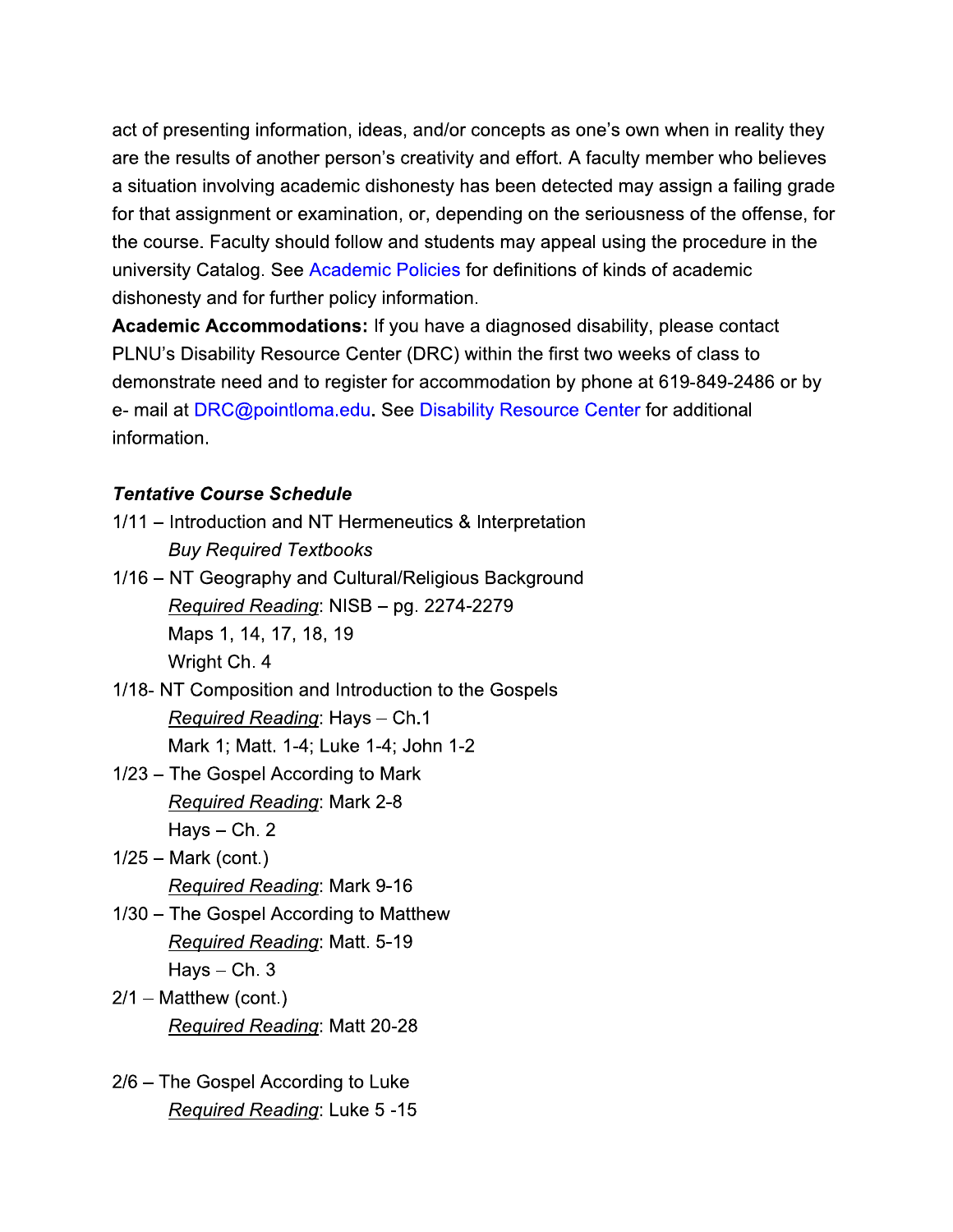$Hays - Ch. 4$ 

 $2/8$  – Luke (cont.)

**Required Reading: Luke 16-24** 

- 2/13 The Gospel According to John Required Reading: John 3-14  $Hays - Ch. 5$
- $2/15 -$  John (cont.) Required Reading: John 14 -21
- 2/20 The Death and Resurrection of Jesus Christ: Atonement Theory **Required Reading: Migliore Article** Hays  $-$  Ch.  $6$
- 2/22 Acts of the Apostles

**Required Reading: Acts 1-12** 

## **DUE: Reading Backwards Reading Response Paper**

2/27 - Acts (cont.) and Midterm Review Required Reading: Acts 13-28

#### $3/1$  – Midterm Exam

#### 3/5 - 3/9 Spring Break

- 3/13 Introduction to Pauline Epistles & 1&2 Thessalonians Required Reading: 1&2 Thessalonians Wright Ch.1-2
- 3/15 Galatians and Philippians Required Reading: Galatians and Philippians
- $3/20 1$  Corinthians **Required Reading: 1 Corinthians** Wright Ch. 3
- $3/22 -$ Romans Required Reading: Romans 1-8
- $3/27 -$ Romans Required Reading: Romans 9-16 Wright Ch. 5-6
- 3/29 4/2 Easter Break
- 4/3 2 Corinthians and Philemon

Required Reading: 2<sup>nd</sup> Corinthians and Philemon

4/5 - Ephesians and Colossians **Required Reading: Ephesians and Colossians**